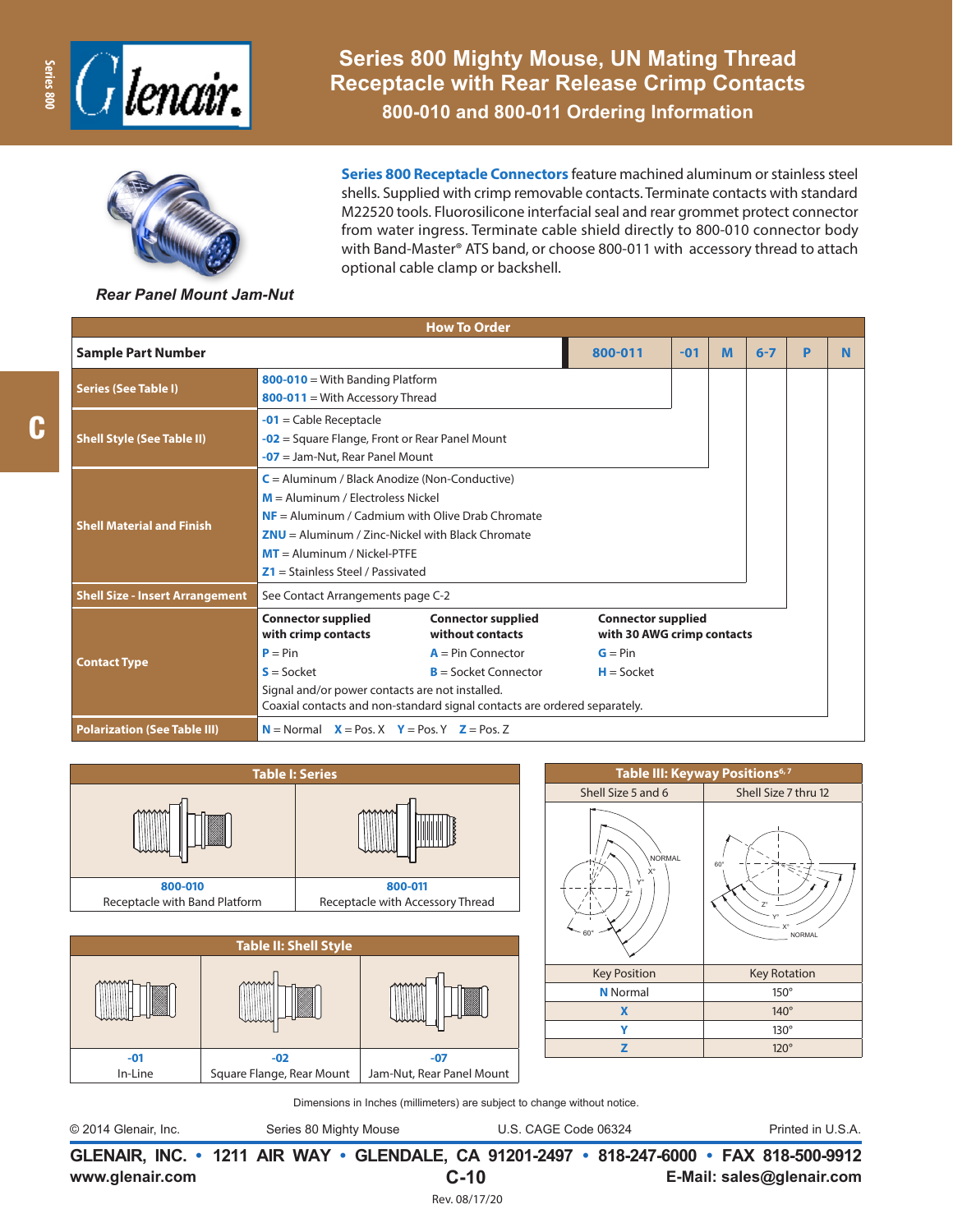

# *In-line cable receptacle - shell style 01*



| <b>Dimensions</b> |              |              |                     |              |             |              |                        |  |  |
|-------------------|--------------|--------------|---------------------|--------------|-------------|--------------|------------------------|--|--|
| <b>Shell Size</b> | A Flats      | ØB           | C Threads<br>Mating | D Max.       | ØE          | F Max.       | G Threads<br>Accessory |  |  |
|                   | .312(7.92)   | .355(9.02)   | .3125-28 UN-2A      | .750 (19.05) | .230 (5.84) | .725 (18.42) | .250-32 UNEF-2A        |  |  |
| 6                 | .375(9.52)   | .400(10.16)  | .3750-28 UN-2A      | .750(19.05)  | .286(7.26)  | .725(18.42)  | .3125-32 UNEF-2A       |  |  |
|                   | .445 (11.30) | .490 (12.45) | .4375-28 UNEF-2A    | .825(20.96)  | .390(9.91)  | .800(20.32)  | .4375-28 UNEF-2A       |  |  |
| 8                 | .550(13.97)  | .600(15.24)  | .5000-32 UN-2A      | .825(20.96)  | .445(11.30) | .800(20.32)  | .5000-28 UNEF-2A       |  |  |
| 9                 | .613(15.57)  | .663(16.84)  | .5625-32 UN-2A      | .825(20.96)  | .500(12.70) | .800(20.32)  | .5625-24 UNEF-2A       |  |  |
| 10                | .675(17.15)  | .725(18.42)  | .6250-32 UN-2A      | .825(20.96)  | .565(14.35) | .800(20.32)  | .6250-24 UNEF-2A       |  |  |
| 12                | .800(20.32)  | .850 (21.59) | .7500-28 UN-2A      | .825(20.96)  | .650(16.51) | .800 (20.32) | .6875-24 UNEF-2A       |  |  |

### **NOTES**

- 1. Contacts are size 23 crimp type, and used in a rear release retention system
- 2. Additional insert arrangements available, consult factory
- 3. Crimp barrel accommodates 22, 24 , 26 and 28 gage wire
- 4. Crimp tool data:
- Crimp frame: M22520/2-01
- Positioner for use with crimp frame: Glenair P/N 809-005
- Insertion/extraction tool: Glenair P/N 809- 008
- 5. Grommet protrudes for power/combo arrangements
- **6. Shell sizes 5 thru 6 and insert arrangement 8-13:** master key is located at top dead center (TDC) for normal (N) position.
- **7. Shell size 7 thru 12:** master key is rotated 90° from TDC for normal position

Material / finish:

- Shell: Aluminum Alloy or CRES / see How to Order Table
- Insulator: LCP or epoxy
- Interfacial seal, grommet seal: fluorosilicone or silicone
- Contact: copper alloy / gold plate per ASTM B 488, Type II, Class 1.25, over a suitable underplate

Dimensions in Inches (millimeters) are subject to change without notice.

© 2014 Glenair, Inc. Series 80 Mighty Mouse U.S. CAGE Code 06324 Printed in U.S.A.

**www.glenair.com E-Mail: sales@glenair.com GLENAIR, INC. • 1211 AIR WAY • GLENDALE, CA 91201-2497 • 818-247-6000 • FAX 818-500-9912 C-11** Rev. 06/05/19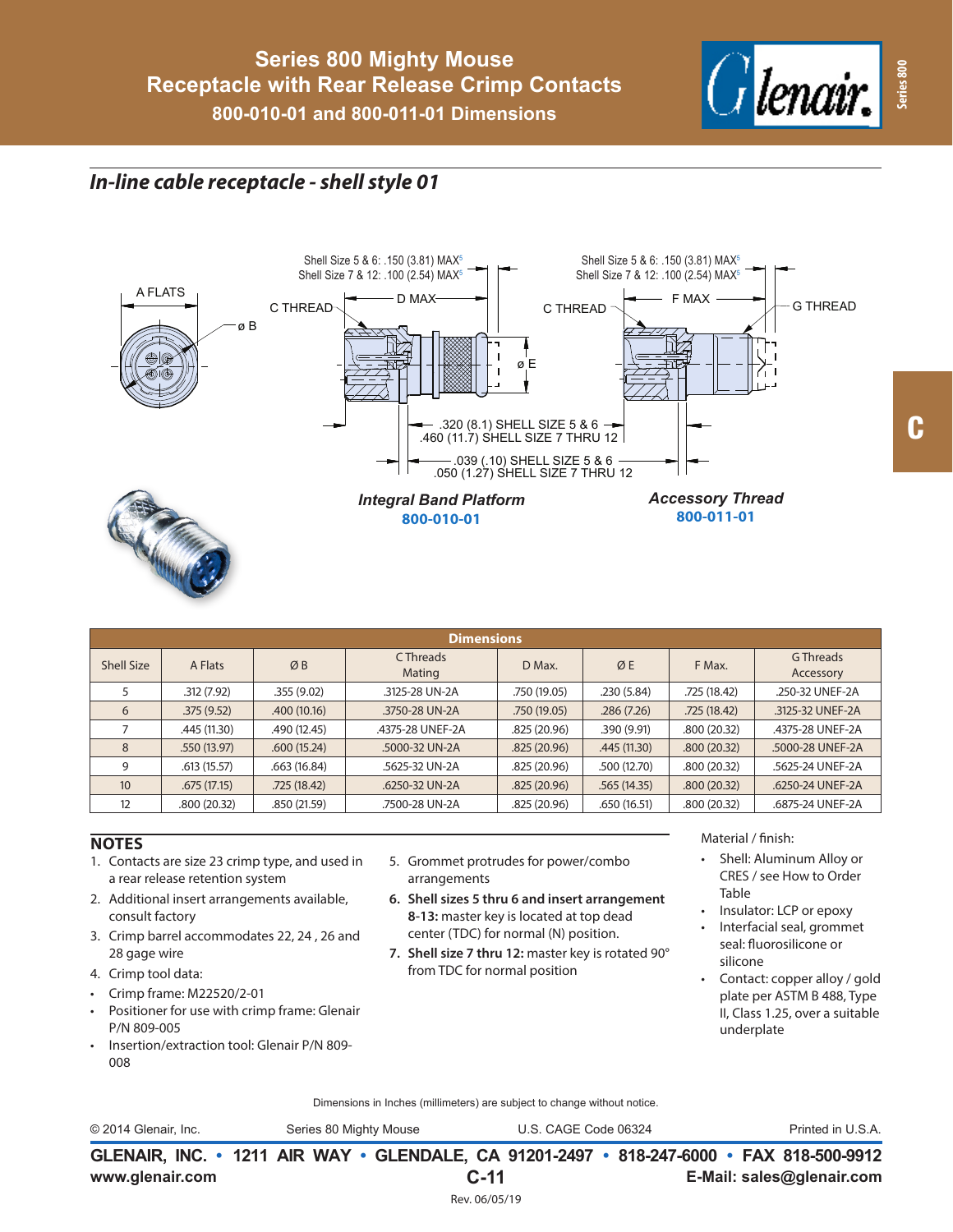

## *Jam-nut, rear panel mount receptacle - shell style 07*







| <b>Integral Band Platform</b> |
|-------------------------------|
| 800-010-07                    |

.860 (21.84)

**800-011-07**

.850 (21.59) MAX

| <b>Dimensions</b>    |              |               |              |                     |              |            |                              |  |  |
|----------------------|--------------|---------------|--------------|---------------------|--------------|------------|------------------------------|--|--|
| Shell<br><b>Size</b> | ØA           | <b>B</b> Flat | C Flat       | D Threads<br>Mating | ØF           | G          | <b>JThreads</b><br>Accessory |  |  |
| 5                    | .541 (13.74) | .500 (12.70)  | .285 (7.24)  | .3125-28 UN-2A      | .230(5.84)   | .051(1.30) | .250-32 UNEF-2A              |  |  |
| 6                    | .610(15.49)  | .562(14.27)   | .352(8.94)   | .3750-28 UN-2A      | .286(7.26)   | .051(1.30) | .3125-32 UNEF-2A             |  |  |
| 7                    | .670 (17.02) | .635(16.13)   | .418 (10.62) | .4375-28 UNEF-2A    | .390 (9.91)  | .093(2.36) | .4375-28 UNEF-2A             |  |  |
| 8                    | .775 (19.68) | .735(18.67)   | .473(12.01)  | .5000-32 UN-2A      | .445(11.30)  | .093(2.36) | .5000-28 UNEF-2A             |  |  |
| 9                    | .875(22.23)  | .806 (20.47)  | .530 (13.46) | .5625-32 UN-2A      | .500 (12.70) | .093(2.36) | .5625-24 UNEF-2A             |  |  |
| 10 <sup>°</sup>      | .980 (24.89) | .940 (23.88)  | .604(15.34)  | .6250-32 UN-2A      | .565(14.35)  | .093(2.36) | .6250-24 UNEF-2A             |  |  |
| 12                   | 1.062(26.97) | .986 (25.04)  | .712 (18.08) | .7500-28 UN-2A      | .650 (16.51) | .093(2.36) | .6875-24 UNEF-2A             |  |  |

### Material / finish:

- Shell, jam-nut: Aluminum Alloy or CRES / see How to Order Table
- Insulator: LCP or epoxy
- Interfacial seal, grommet seal: fluorosilicone or silicone
- Contact: copper alloy / gold plate per ASTM B 488, Type II, Class 1.25, over a suitable underplate

| <b>Jam-Nut Panel Cut Out</b> |                                                                  |              |                      |                                    |                            |  |  |  |  |
|------------------------------|------------------------------------------------------------------|--------------|----------------------|------------------------------------|----------------------------|--|--|--|--|
| øΜ<br>N FLAT                 |                                                                  |              |                      |                                    |                            |  |  |  |  |
| Shell<br><b>Size</b>         | ØM<br>N Flat<br>$+.005(.13)$<br>$\pm .002$ (.05)<br>$-000(0.00)$ |              | Shell<br><b>Size</b> | ØM<br>$+.005(.13)$<br>$-.000(.00)$ | N Flat<br>$\pm .002$ (.05) |  |  |  |  |
| 5                            | .317(8.05)                                                       | .297(7.54)   | 9                    | .567 (14.40)                       | .539 (13.69)               |  |  |  |  |
| 6                            | .380(9.65)                                                       | .360(9.14)   | 10                   | .630(16.00)                        | .612(15.54)                |  |  |  |  |
| 7                            | .443 (11.25)                                                     | .426 (10.82) | 12                   | .755 (19.18)                       | .717 (18.21)               |  |  |  |  |
| 8                            | .505(12.83)                                                      | .481 (12.22) |                      |                                    |                            |  |  |  |  |

Dimensions in Inches (millimeters) are subject to change without notice.

© 2014 Glenair, Inc. Series 80 Mighty Mouse U.S. CAGE Code 06324 Printed in U.S.A.

**www.glenair.com E-Mail: sales@glenair.com GLENAIR, INC. • 1211 AIR WAY • GLENDALE, CA 91201-2497 • 818-247-6000 • FAX 818-500-9912 C-12** Rev. 06/05/19